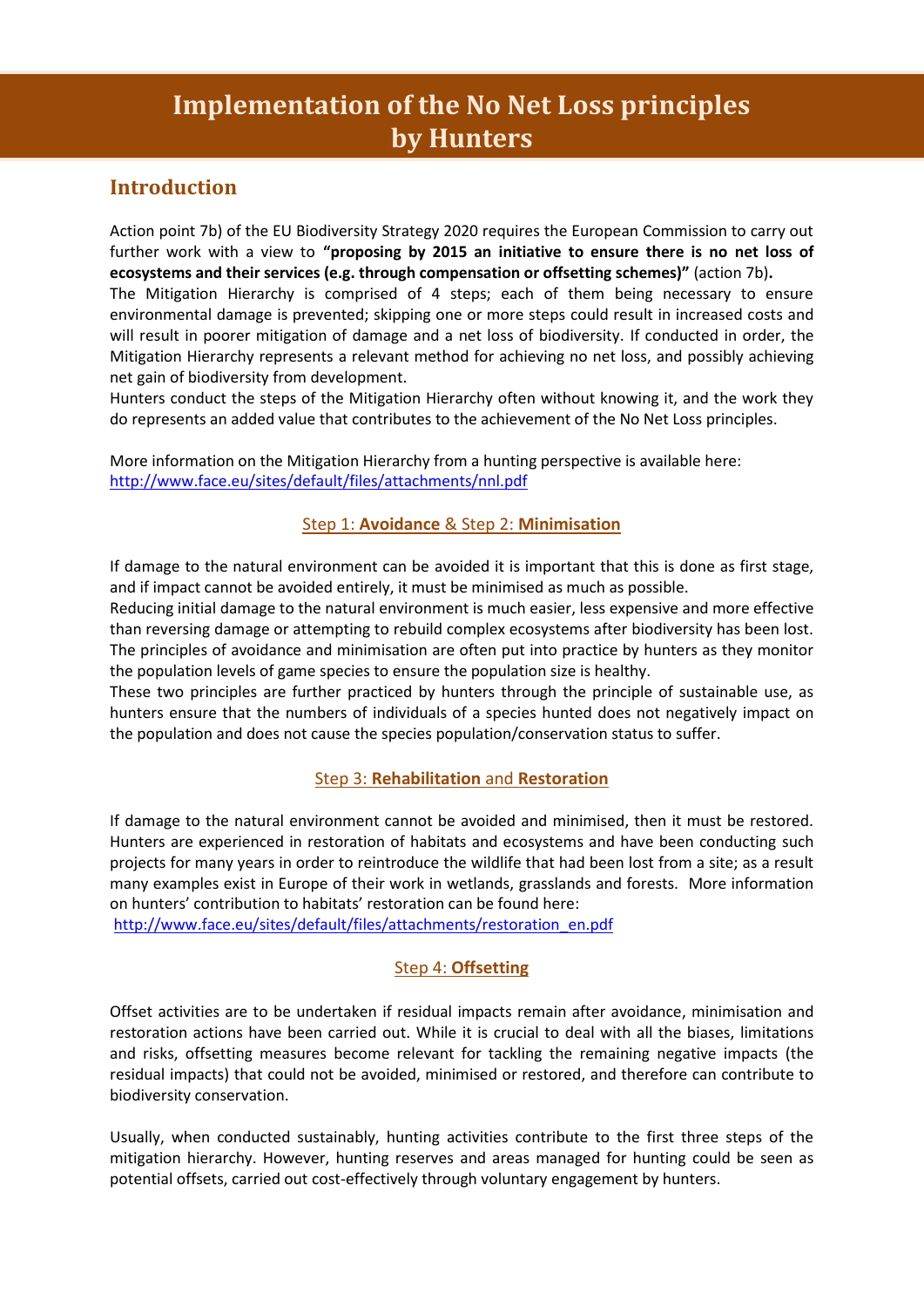For more information on hunters' role in offsetting, please see: <http://www.face.eu/wildlife-conservation/no-net-loss>

This document aims to provide an overview on how hunting activities already contribute to the principles of No Net Loss through understanding the potential impact, monitoring activities, minimising the disturbance, etc.

This document will focus on the two first steps of the Mitigation Hierarchy (i.e. avoidance and minimisation) as a lot of actions related to those topics are undertaken by hunters.

It will also highlight how hunting activities, by following sustainable principles, avoid and minimise their impact on wildlife.

Hunters' involvement with the last two steps of the Mitigation Hierarchy (i.e. rehabilitation and restoration, and offsetting) is presented in the following documents:

- [http://www.face.eu/sites/default/files/attachments/restoration\\_en.pdf](http://www.face.eu/sites/default/files/attachments/restoration_en.pdf)
- $\triangleright$  http://www.face.eu/sites/default/files/documents/english/offsetting measures and huntin g the risks and opportunities - final en design.pdf

# **Hunting is Highly Regulated**

Before going into the details of how hunting activities contribute to No Net Loss principles, it is worth noting that hunting is already a highly regulated activity based on the sustainable use principles both at EU and national level.

#### **At the European Level**

The Birds Directive<sup>1</sup> (2009/147/EC), developed in 1979, was the very first legal instrument of the European Community (the predecessor to the EU) specifically dealing with nature conservation, relates to the conservation of all species of naturally occurring birds in the wild state in the Union. It covers the protection, management and control of these species and their habitats and lays down rules for their exploitation, including through hunting.

In 1992, the EU governments adopted the Habitats Directive<sup>2</sup> (92/43/EEC) aiming at conserving EU's most threatened mammal species and natural habitats. This Directive, along with the Birds Directive commonly known as the EU Nature Directives – is at the heart of EU nature policy, and it remains the cornerstone of Natura 2000, the EU's vast network of protected areas.

Both of these Directives recognise the role of sustainable hunting, while specifying limitations with regard to which species can be hunted, when hunting can take place and which methods and tools can be used. Decades of infringement procedures and case-law have created a strong legal framework regulating hunting all across the Union.

In addition to the Birds and Habitats Directives, several initiatives were launched and undertaken at European level:

In 2001, the European Commission launched the 'Sustainable Hunting Initiative' aiming to improve the understanding of the legal and technical aspects of the Birds Directive's provisions on hunting while developing an awareness raising programme to promote sustainable hunting in accordance with the Directive.  $3$ 

In 2004, BirdLife International and FACE (the Federation of Associations for Hunting and Conservation of the EU) reached an agreement on ten points enabling hunting to continue within a well-regulated framework while ensuring the implementation and following the provisions of the Birds Directive.<sup>4</sup>

In 2007, the annual meeting of the Parties (Standing Committee) to the Convention on the Conservation of European Wildlife and Natural Habitats (Bern, 1979), adopted the European Charter

2

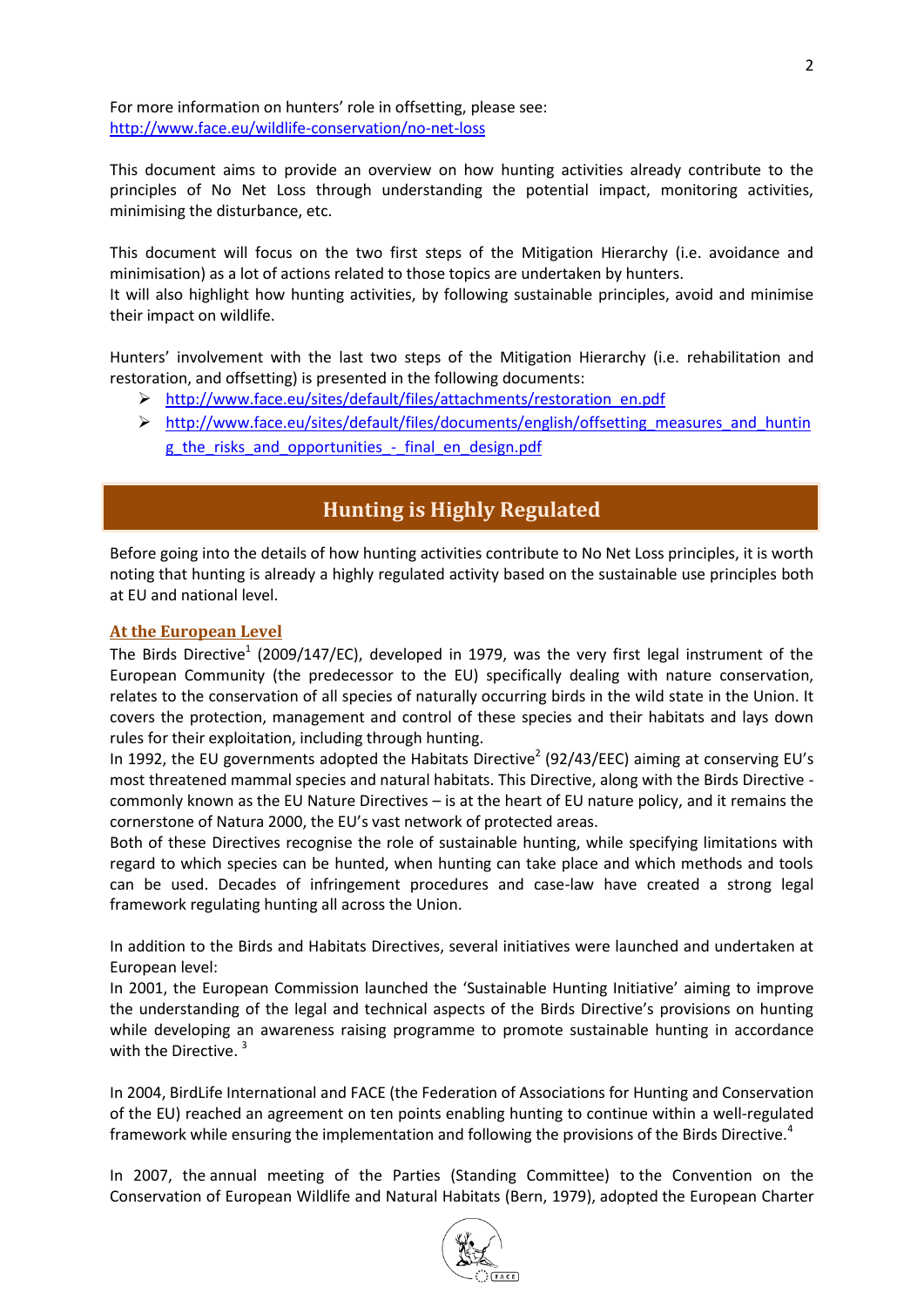on Hunting and Biodiversity. This charter aims to reinforce the implementation and coherence of global and European biodiversity instruments such as the Convention on Biological Diversity and the Birds and Habitats Directives.<sup>5</sup>

In 2008, the European Commission developed the *Guidance document on hunting under Council Directive 79/409/EEC on the conservation of wild birds "The Birds Directive" <sup>6</sup>* providing guidance on how to implement the rules and hunting provisions under the Birds Directive. While not being legally binding, the guidance provides concrete figures and measures to be implemented in order to be in line with the requirements of the Birds Directive.

### **At the National Level**

At a national level, hunting is highly regulated, both through governmental legislation and through voluntary self-regulation by hunters, preventing the loss of biodiversity and ensuring its sustainability.

Several examples can be presented to illustrate this regulation:

In northern **Finland**, legislation states that, while local people have the legal right to hunt freely on state land within their home municipality, non-local hunters must apply for a licence, with regional quotas set for licence numbers. Sustainability is then ensured by balancing the allocation of non-local licence-holders with the number of local hunters while game populations are monitored each summer and winter.<sup>7</sup>

In **Portugal**, the numbers of hunting days and the daily bag per hunter are controlled by the government. On one hand, newly-created hunting areas must possess a government-approved annual hunting plan which determine total annual bag quota per species for resident birds. On the other hand, bag quotas for migratory birds are controlled by limiting hunting days per week and governmental control on the daily hunting bags. $^{8}$ 

In **France,** departmental game management plans exist for all sites. Most species have bag limits imposed at departmental level; those that do not are regulated with limits placed on the number of days where hunting is allowed, season bag limits, closed areas, and protection of female black grouse (*Tetrao tetrix*) and capercaillie (*Tetrao urogallus*). vii

In Eastern European countries, local government set annual bag limits, however in **Poland** long term hunting plans and bag limits are set by Regional Forest Directorates. Furthermore, in Poland all hunting clubs must employ a gamekeeper to manage the land and wildlife and ensure adherence with the law on each territory. Vii

Hunting in much of Europe is also regulated through the requirement of passing a mandatory hunting examination which often involves:

- A theoretical section testing ecological knowledge including diseases, species identification, conservation principles;
- Knowledge of hunting legislation, and
- A practical section testing accuracy.

Mandatory tests such as these exist in the Nordic countries, France, Germany, Austria, Belgium, the Netherlands, Luxembourg, Estonia, Hungary, Poland, Czech Republic, Latvia Bulgaria, Portugal, Italy and much of Spain.<sup>9</sup>

Through both national and European legislation, hunting in Europe is very tightly regulated in order to not impact nature and its wildlife. These regulations on hunting help maintain its sustainability and help ensure that hunting in Europe continues to not threaten biodiversity.

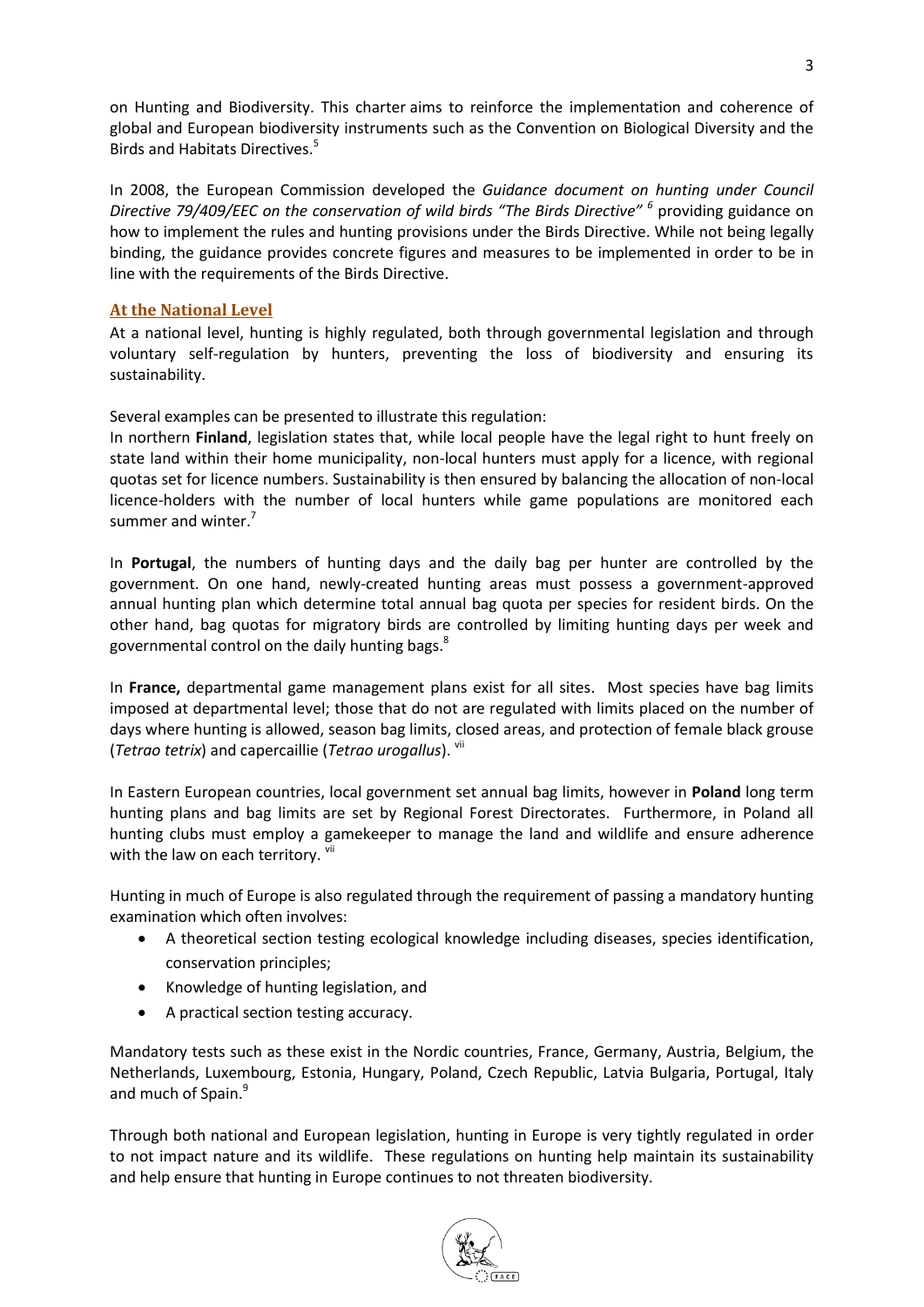# **Populations monitoring and hunting's disturbance**

Prior to implementing the Mitigation Hierarchy, it is crucial to evaluate the impact of a specific human activity and follow the impact trends on a long-term basis.

In the case of hunting, some countries have a long-standing recording of the fluctuation of game populations (for example the UK's National Gamebag Census)<sup>10</sup>. Data from monitoring and sustainability surveys are used to formulate policies which are often implemented via hunting management plans.

An example of this process is the Finnish wildlife triangle counting method, whereby population estimates of game and non-game species are used to determine next year's hunting quotas and make conservation decisions. $^{11}$  Actions such as this ensure that damage to natural populations is reduced as much as possible in order to maintain a sustainable hunt over many years.

Furthermore, local hunters often contribute to monitoring programmes of game species (through bag data recording and field monitoring) which aims to identify the appropriate quotas ensuring that hunting is sustainable and do not negatively impact game populations.

An example of bag data collection schemes such as this is found in Estonia, where hunters submit samples from each shot wolf (*Canis lupus*), bear (*Ursus arctos*) and lynx (*Lynx lynx*) to researchers to better understand the status and trends of large carnivore populations.<sup>12</sup>

However, huntable species often coexist alongside non-huntable species. Non-target species may be disturbed by hunting activities and these disturbances may impact upon their conservation status. It is therefore important that hunting can demonstrate that its activities do not pose a threat to the conservation status of non-target species as well as target species.

FACE has developed a literature review on the effects of hunting disturbance on non-huntable species. This review reveals that hunting disturbance unequivocally has an effect on wildlife by causing behavioural responses and displacement of populations.

A study of ungulate escape responses showed even non-hunted species responded to hunting disturbance,<sup>13</sup> and in birds disturbance has been shown to cause behavioural responses in a wide range of species.<sup>14,15,16</sup> However, limited evidence exists to say that disturbance causes impacts to population size or has negative consequences for conservation status.

A study of non-hunted roe deer (*Capreolus capreolus*) suggested that hunting disturbance was responsible for the low survival rates during the hunting season compared to the non-hunting season,<sup>17</sup> however no other studies could be found that concluded hunting disturbance affected the population size of non-target ungulates.

In birds, the scientific literature suggests that hunting disturbance does not affect the population size nor the conservation status of non-target species.  $9,18,19,20,21,22$ 

The review on the effects of hunting disturbance on non-huntable species notes that displacement of populations does not have an impact on the population when refuge habitats are available. On the other hand, the scientific literature shows that disturbance during times of high energy stress (while reproducing, migrating or in winter) has the greatest impacts on populations. It therefore recommends that:

- Hunting should be limited in intensity through use of spatial restrictions or time intervals between hunting events
- Hunting should not occur during times of high energy stress.

The review also highlights that these recommendations are already implemented in most of Europe; greater implementation and stricter enforcement of these rules would minimise disturbance further.

For more information on hunting disturbance and the literature review, please see: <http://www.face.eu/wildlife-conservation/species-action>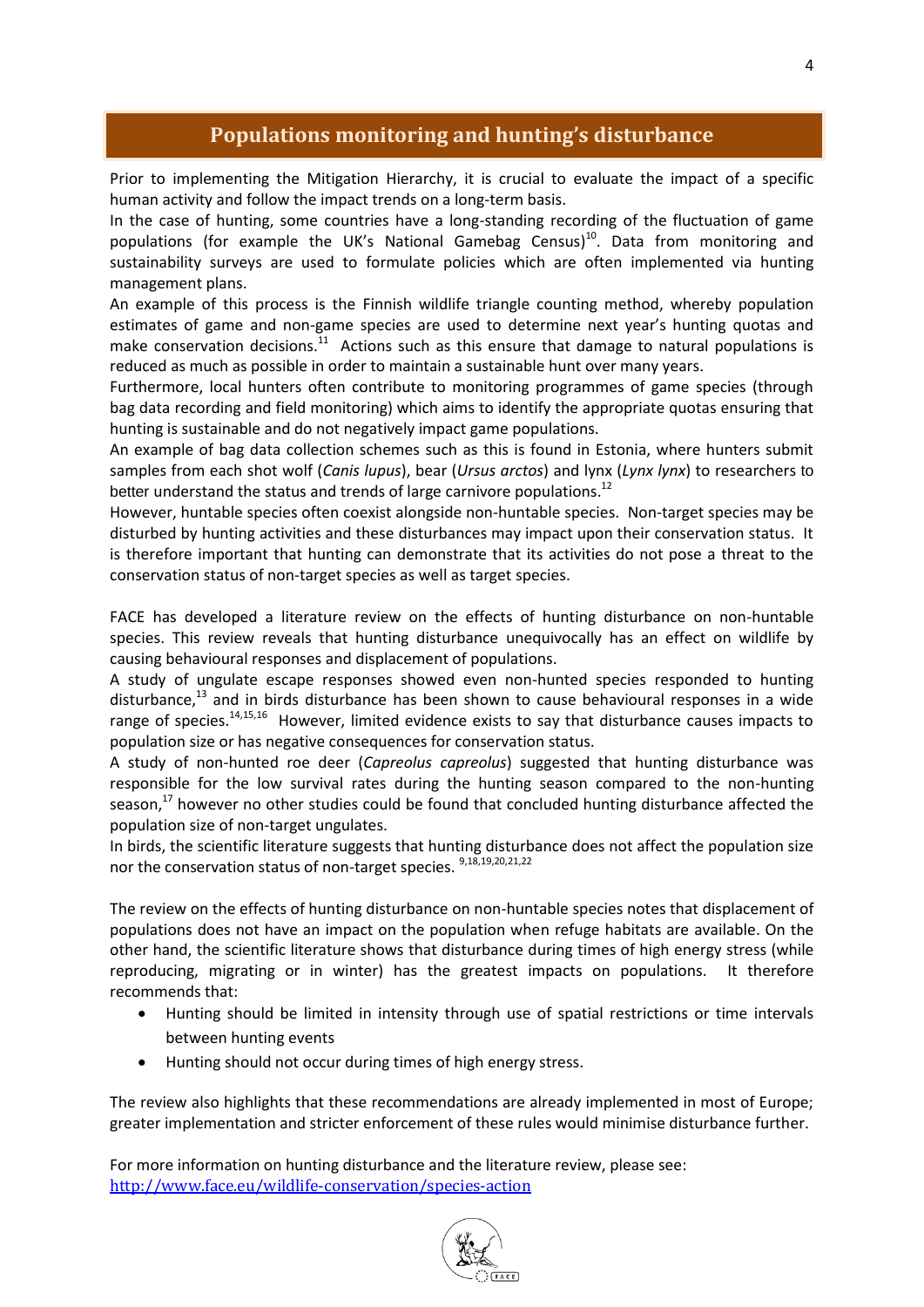## **Sustainable Use via Hunting Management Plans**

Hunters can also contribute to the **Avoidance** and **Minimisation** of loss of biodiversity through the use of management plans that are tailored to sustainably use wildlife and strict regulations that safeguard these management plans and the populations they manage from overuse.

It is vital that hunting of wild animal species (as allowed under Article 14 of the Habitats Directive and Article 7 of the Birds Directive) is not to the detriment of the conservation status of huntable species.

In order to ensure that hunting remains sustainable, data collected from monitoring is used to create hunting management plans that **minimise** the damage done to game species by hunting while helping maintaining healthy populations year after year.

Through the management plans, hunting can therefore contribute to No Net Los principles and examples of such management plans can be found all over Europe:

On the Dyfi estuary in **Wales (UK)**, a breeding population of the rare Greenland white-fronted geese exists, and migratory populations pass through much of Wales. In response to the species' decline, wildfowling clubs on the Dyfi estuary have been protecting the geese with an effective voluntary ban on shooting since the 1970s; this has been copied and at now all wildfowling clubs in Wales have a voluntary moratorium on shooting Greenland white-fronted geese.<sup>23</sup>

Hunters voluntarily self-regulate in **Denmark**, where a network of reserves was established in the 1990s in response to falling waterbird bag sizes, $^{24}$  granting the birds a safe area and improving hunting outside these reserves as the waterbird population increased in response.

**Italy** is another example where when ISPRA (The Institute for Environmental Protection and Research) recommended limiting bag sizes of lapwing (*Vanellus vanellus*), skylark (*Alauda arvensis*) and turtle dove (*Streptopelia turtur*) with hunters voluntarily followed such advice.<sup>25</sup>

In 2002-2005, **Croatian** hunters were involved in the establishment and implementation of a wolf management plan; following surveys of the wolf population hunters agreed to limit the bag quota to ensure the sustainability of hunting, as a result the population size was 190 in 2007, up from 50 in the 1990s. $^{26}$ 

Furthermore, examples show that hunters accept the cancellation of a hunt that cannot be conducted sustainably: in 2004-2006 Slovenian hunters involved in the joint **Slovenian-Croatian**  DinaRis project agreed that the lynx (*Lynx lynx*) population could not be sustainably hunted, so agreed to ban all lynx hunting activities.<sup>27</sup>

The activities described here are just a few examples of how hunting in Europe self-regulates to ensure sustainability and no loss of biodiversity.

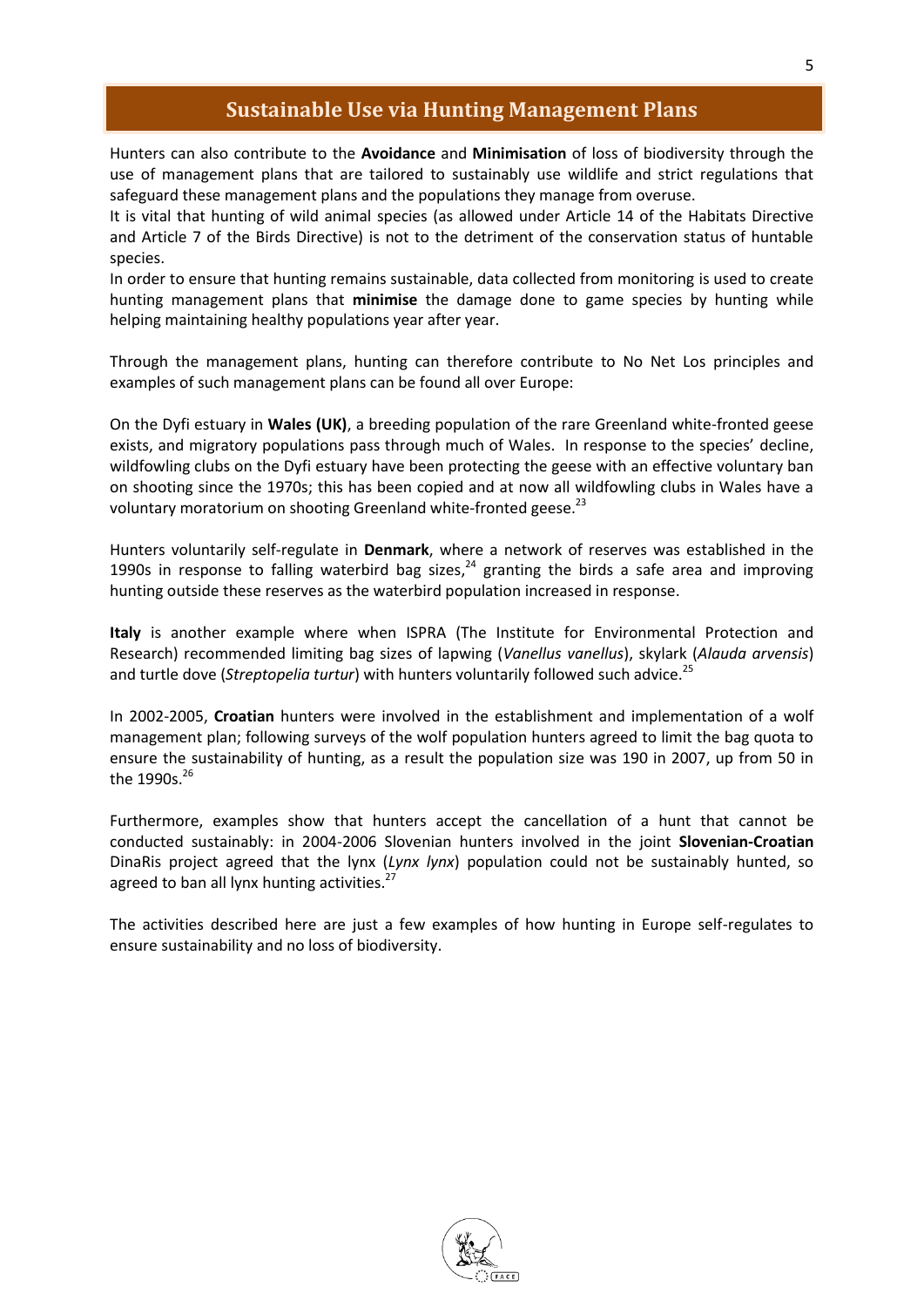### **Conclusion**

As shown in this document, the hunting community of Europe already contributes to all steps of the Mitigation Hierarchy:

- $\triangleright$  To avoidance and minimization, through monitoring activities and the use of management plans ensuring sustainable use of natural resources, and through the strict national and European legislation that safeguards wildlife populations from overuse;
- $\triangleright$  To rehabilitation and restoration, through the extensive habitat creation and maintenance work that occurs all over Europe and has done for decades (the 2015 report of the FACE Biodiversity Manifesto has identified projects ongoing since the early 1970s);
- $\triangleright$  To offsetting measures through their local and voluntary skills in land management.

Relevant information and best practice examples of hunters' activities contributing to nature conservation can be found in the 2015 report of the FACE Biodiversity Manifesto. This report is the results of the implementation of the FACE Biodiversity Manifesto and is highlighting trends and assessment of 181 case studies.

For more information please see [http://www.face.eu/nature-conservation.](http://www.face.eu/nature-conservation)

Planning of the EU's No Net Loss Initiative is expected to begin in 2016, with the target of creating further action to halt the loss of biodiversity within the EU in accordance with the goal of the EU Biodiversity Strategy to 2020.

Hunters' fundamental interest in the natural environment mean they support measures that safeguard nature while taking account of the social and cultural requirements of the human population that live in and use that landscape.

It is extremely important that measures such as the Mitigation Hierarchy are implemented and enforced for activities and developments that threaten biodiversity and this document aims to demonstrate that hunting activities in Europe are already conducted following those principles. Therefore, hunting's contribution should be acknowledged and hunters should be considered as relevant partners for the implementation of No Net Loss principles.